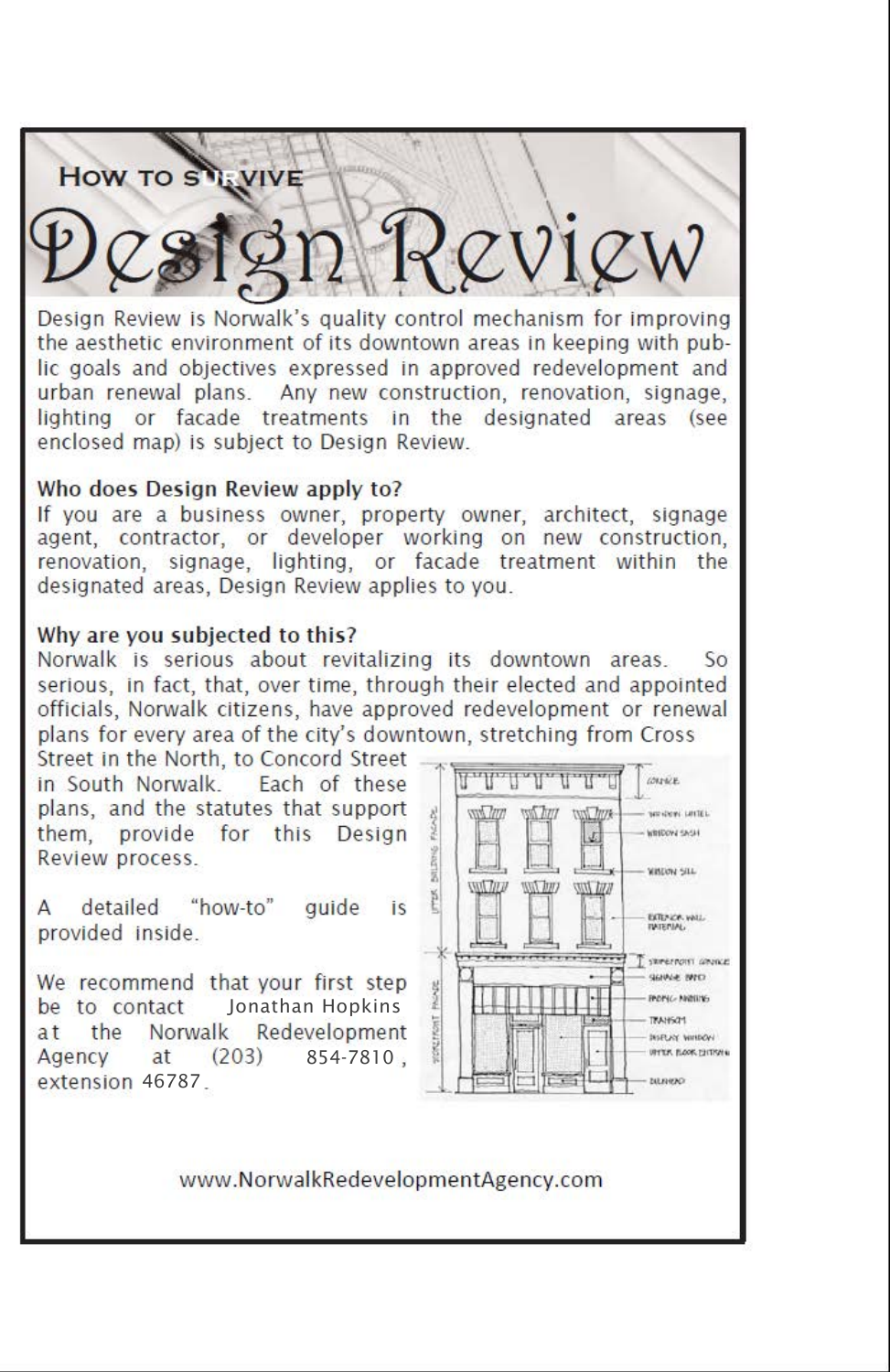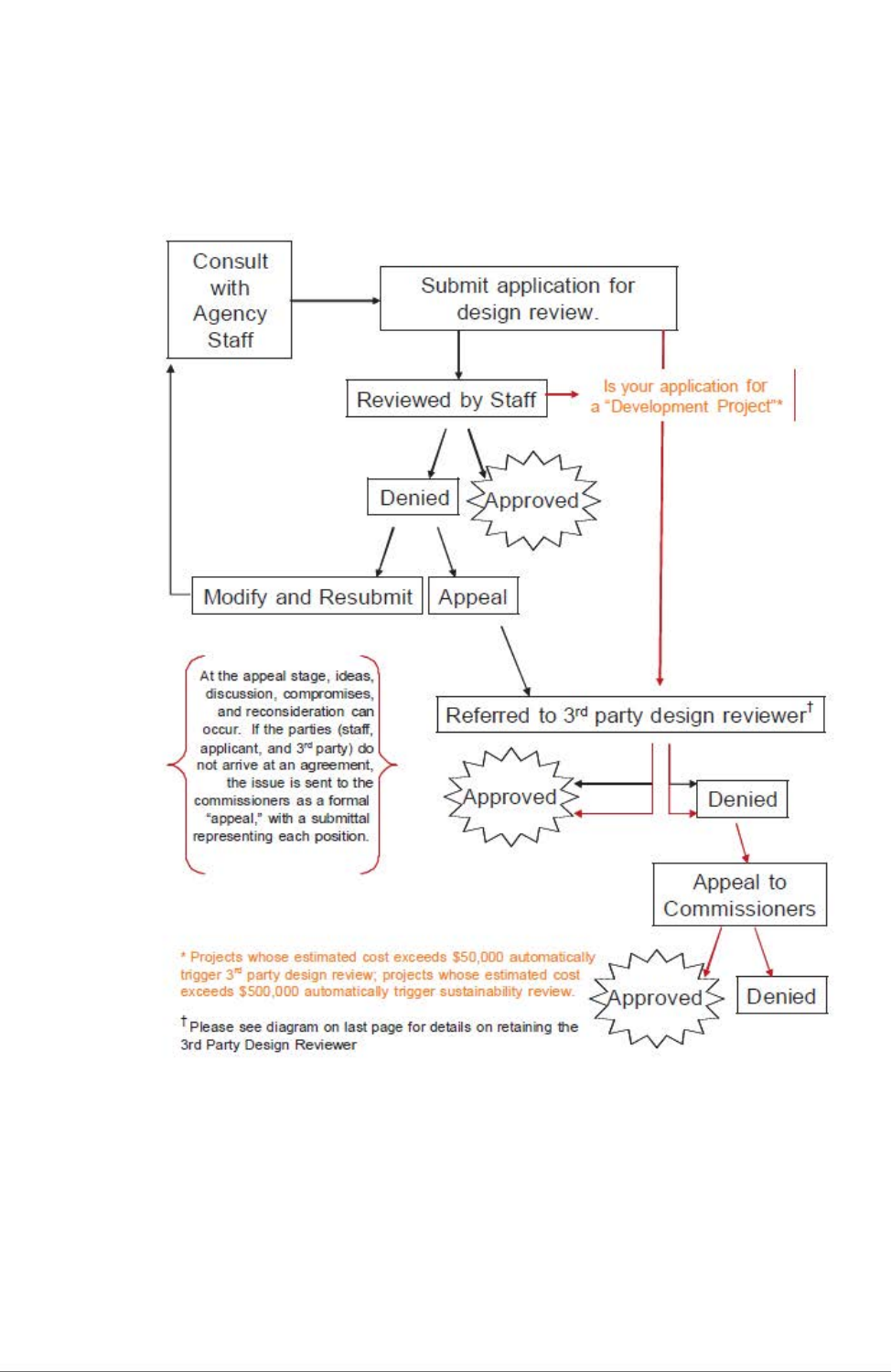## Start to Finish



Prepare. Norwalk's redevelopment and urban  $1$ renewal plans are all available online. Take a minute to peruse the one encompassing your project site. Go to: www.norwalkredevelopmentagency.com.



Once familiar with the guidelines from the appropriate plan, meet with Redevelopment staff in advance of beginning your design.

 $\overline{2}$ Design. Once you have a basic understanding of how city plans and redevelopment staff view the area your project is in, commence design. **The** design should be responsive to the public goals and objectives for the area described in the plan and discussed with staff. To save yourself time and get best results, we recommend retaining an architect or a design professional with experience in the Design Review process.





3. Submit. With your design in hand, you are now ready to file your application. YOUR SUB-MITTAL consists of certain key components: a) a simple map indicating location, b) color photos of the site's existing conditions. c) scaled drawings of proposed elevations of any facade visible from a public way and demonstrating context, and d) shop drawings for any proposed fixtures, and swatches and color chips for all fabric and colors utilized. These items must be submitted with the

enclosed Design Review Application and your application fee. If your application is not approved, you may choose to appeal. Appeals are referred to a 3rd party design professional that you select from an approved list. Appeals are ultimately ruled on by the Agency commissioners who meet once a month. Please be sure to budget this fact into your timeframe.



Scaled drawings of elevations



Color chips (Use PMS, or Pantone Matching System where possible)



Manufacturer cut sheet for all fixtures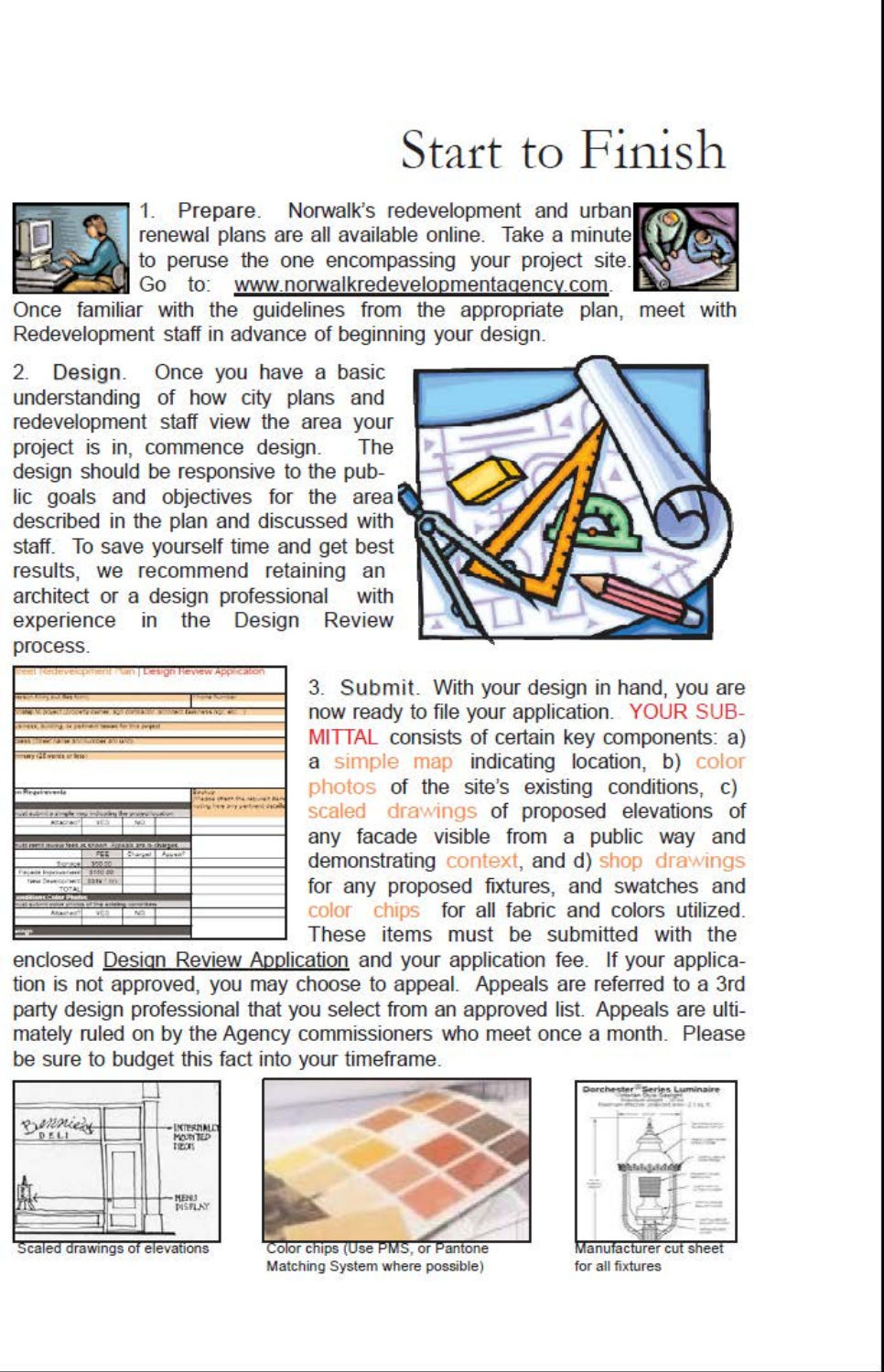Retaining a 3rd Party Reviewer